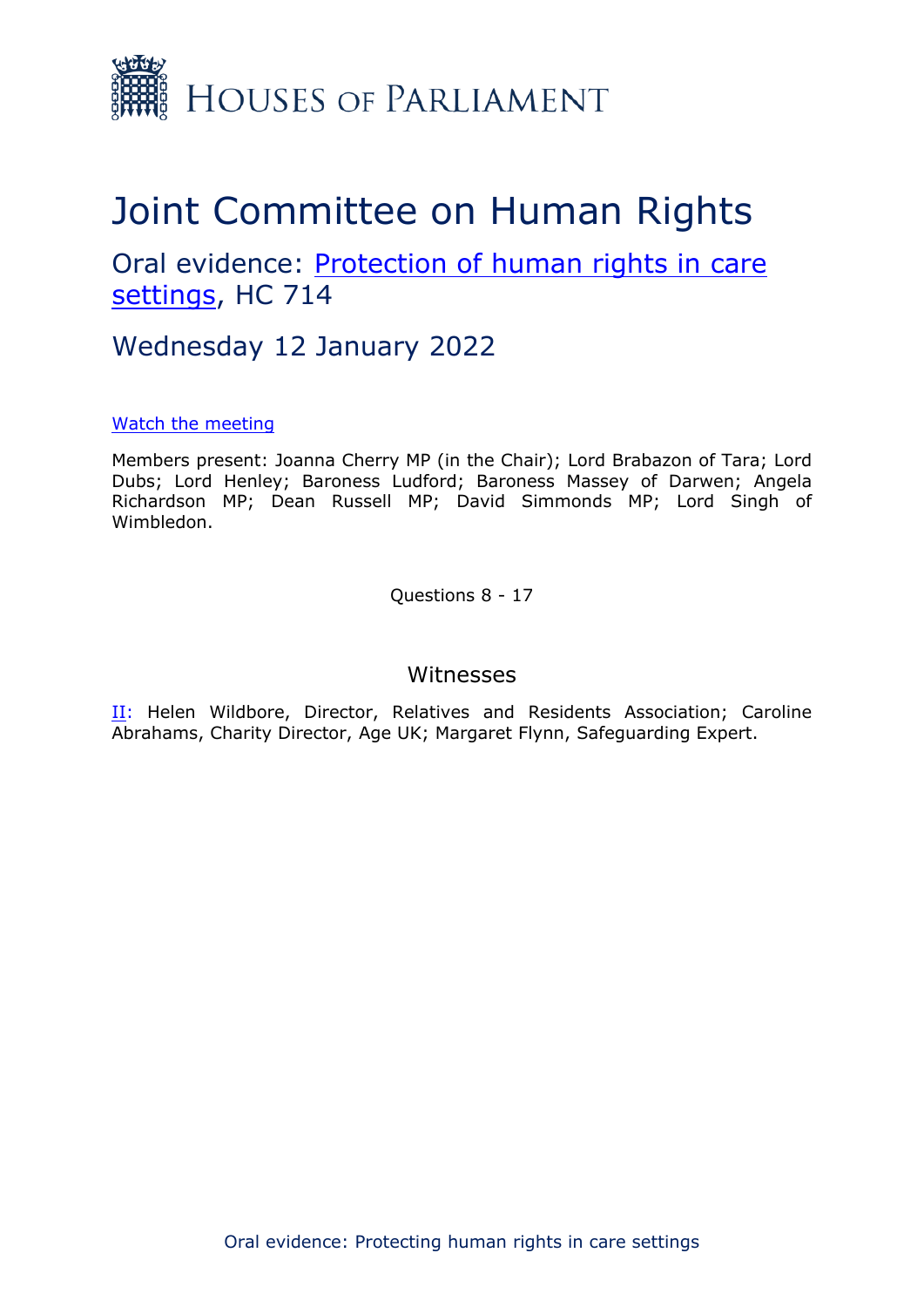## Examination of Witnesses

Helen Wildbore, Caroline Abrahams and Margaret Flynn.

**Chair:** We move on to our second panel of witnesses, of whom we will ask some similar questions, following on from what the first panel told us. You have been with us and listening to the evidence of the first panel. One of you is a specialist in safeguarding and two are from organisations with expertise in supporting residents in care settings and their families. I welcome all three of you.

Helen Wildbore is a director at the Relatives and Residents Association. Caroline Abrahams is charity director at Age UK and a social scientist and a barrister. Margaret Flynn is a safeguarding expert with, like the other two witnesses, an impressive CV of experience in this area. Lord Dubs has the first question.

Q1 **Lord Dubs:** In our first panel, we heard from people with lived experience and, indeed, experiences that they found extremely painful. They were talking about issues that they faced in care settings relating to the protection of human rights. Are their experiences, in your view, an accurate reflection of the kinds of problems that patients, residents and family members face?

*Margaret Flynn:* They are indeed an accurate reflection, and I would extend the experience to people with learning disabilities as well as adults with mental health problems. The accounts are painful, yet they have a long history. We are talking, I know, about the impact of Covid on care homes, but we cannot set aside the fact that families have a pretty impressive track record of seeking to influence the care of their relatives in care settings and sometimes finding it extraordinarily difficult to do so. There is a history here. It did not commence with Covid, and a great deal remains to be unpacked if we are to see change.

*Helen Wildbore:* We know that a lot of good practice is happening. As has been said, care workers and managers are working really hard to make sure that people are treated with dignity and respect. The Relatives and Residents Association runs a national helpline specialising in supporting older people needing care in England, and we hear daily of the devastating impact of not respecting people's rights, so I am speaking from that perspective today and sharing experiences of our helpline clients.

What has been said reflects what we are hearing. In terms of the prevalence of those experiences, right now older people in care are facing the most serious and most sustained attack on their human rights that we have ever seen. Fundamental rights like the right to life and wellbeing were neglected at the beginning of the pandemic, and people in care are still paying for the mistakes that the Government made as they then swung dramatically to the other extreme, placing the most stringent and far-reaching restrictions on those in care. In the name of keeping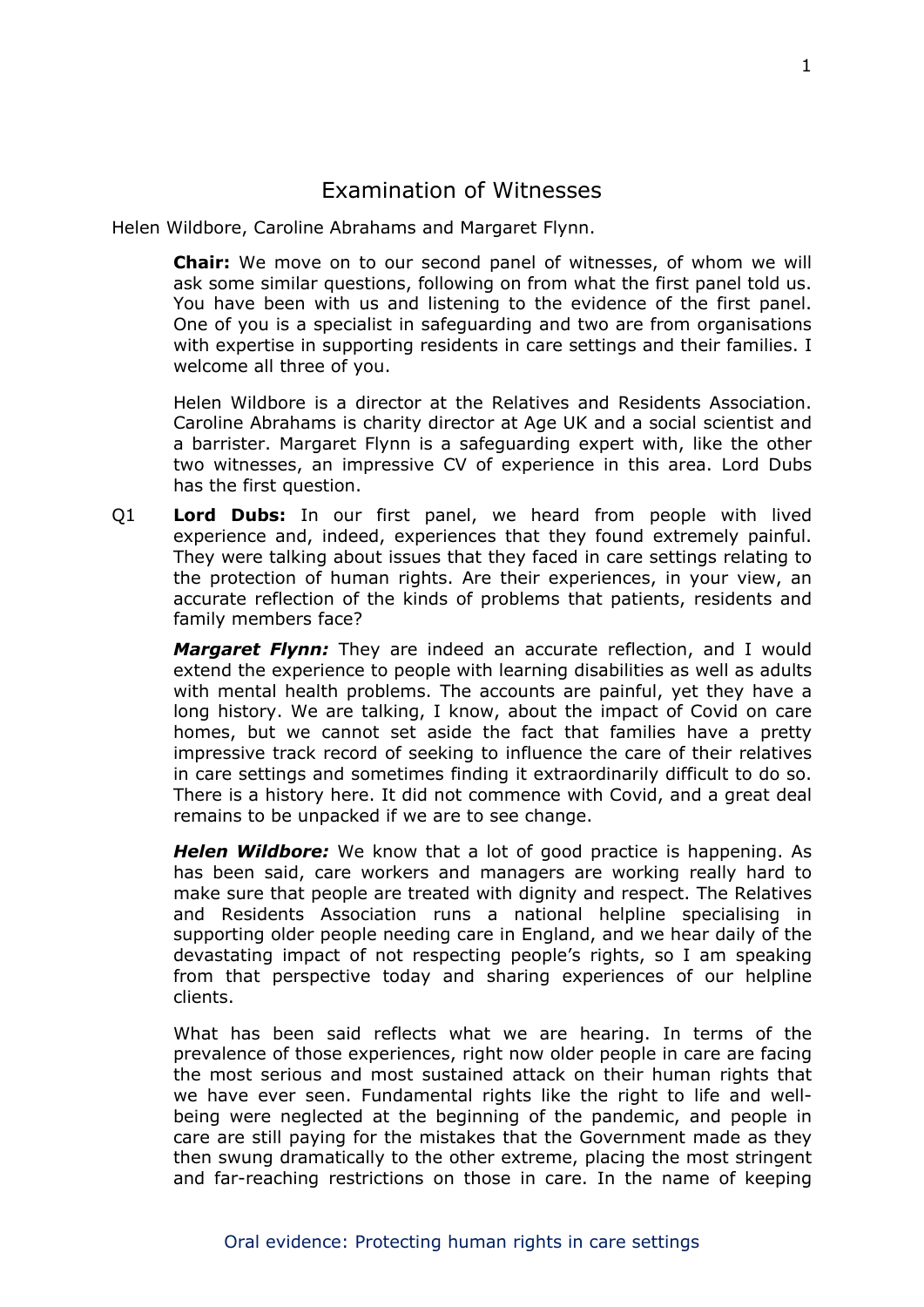people safe from the virus, other rights are being violated and untold harm is being done to lives and to well-being. People in care are facing discrimination and are being left behind while the rest of the country gets back to normal. If this is what the Government meant by that protective ring, it is suffocating.

The pandemic has highlighted and exacerbated long-standing problems in the sector, not least staff shortages, as I am sure we will get on to, which are putting safety and dignity at risk. There are long-standing concerns about abuse, neglect, family contact, lack of liberty and autonomy, and what I would call everyday breaches of rights. They would not make the headlines, but there is a subtle erosion of a person's dignity. Each time a person is dressed in someone else's clothes or left without their hearing aid, that can have a huge impact on their well-being, identity and sense of belonging.

I would reiterate what was said about people in care being already placed in vulnerable situations due to the power imbalance that is written into the care system, and the lack of legal protection and security of tenure for care home residents. It means that too many are afraid to speak out or even to use their legal rights, which are already written down in law, because of fear of reprisals, including, as has been said, eviction. That has to change if we are to make rights a reality in care.

*Caroline Abrahams:* I broadly agree with my colleagues. Two big issues have come out. First, the quality of care in care homes is very patchy. There are 15,000 care homes in England. They are not all the same. Mostly, they are quite small operations, not run by big chains. They are small businesses. Some are quite good, a few are excellent, a lot are soso, and some are not nearly good enough, largely because they do not have enough staff. Although all the talk in care is about the importance of personalisation and individualised care, particularly for very vulnerable older people with dementia, for example, the reality of trying to deliver that when you do not have enough staff to go around is really difficult. That is one set of issues.

Secondly, it was very interesting listening to the other witnesses that the word "control" came up quite often. The reality is that, for families who care passionately about the care of their older relatives, in this case, and have had control of it, the pandemic has flushed out the fact that, once somebody goes into a care home, they lose all control. It would be fair to say that families have no rights, and that has been very difficult. Older people have hardly any rights either, so it is a kind of rights-free zone. In terms of being able to apply any rights effectively, it is very shaky.

Put those two issues together and you end up with routine tragedies. This has been the most terrible time for older people in care homes, partly because so many people died particularly earlier on, which my colleagues have alluded to, but also because of the collateral damage from that, the consequences of the fear of repeating it, and the isolation of so many people, for whom seeing the people they love the most is the most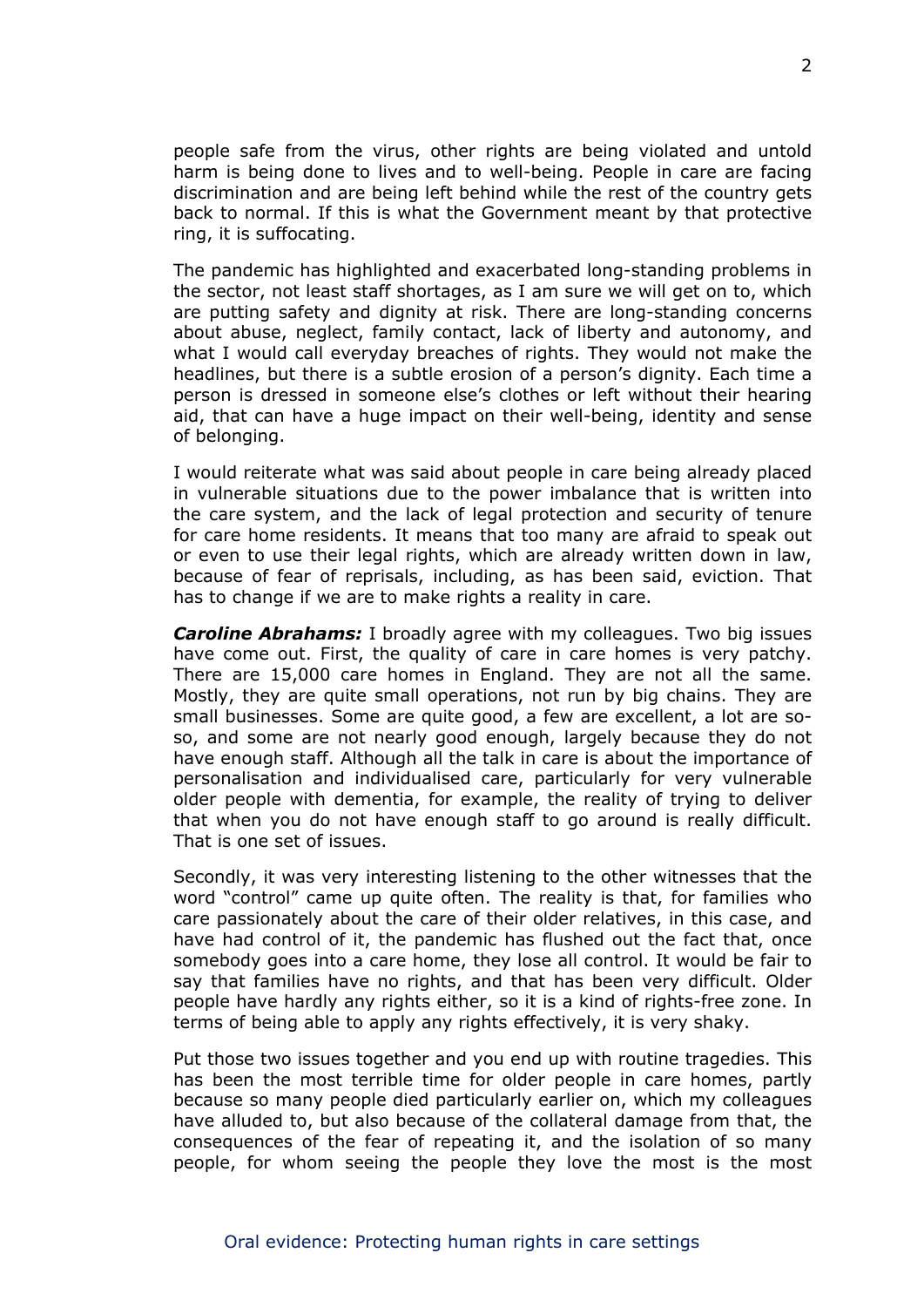important thing in their life. Take that away and very often there is not much left.

Q2 **Angela Richardson MP:** Thank you, panel. To what extent do you feel that care providers meet their obligations connected with the right to life, which is Article 2 of the European Convention on Human Rights? Is the right to life adequately protected in practice, considering concerns about "do not attempt cardiopulmonary resuscitation" notices—DNACPRs? Is adequate attention paid to the individual needs of patients and residents?

*Margaret Flynn:* I have a particular concern that inattention to people's routine healthcare has major implications for their right to life. There are too many occasions on which staff, regrettably, do not notice, or notice

and do not take action, when it is very clear that someone's health is deteriorating. That is where the role of a family is so very important. As we have heard already from our colleagues, it is very clear that we know our relative's bodies, we know when they look unwell and we know how they signal, if they are not able to communicate, that they are not right. That essential information is not consistently valued, it appears to me, by care home staff.

There are many examples of this, not just for older people but for people with learning disabilities and with mental health problems, for example. It compromises people's right to life, most particularly when that persistent inattention leads to grave conditions. Even in the last couple of years, a number of adults with learning disabilities receiving full-time care have died as a result of complications associated with constipation, for goodness' sake. We have to look most particularly at how health is delivered, not just in nursing homes but in care homes, and how attentive staff are to addressing that.

*Helen Wildbore:* A lack of training on human rights, as well as on endof-life care in general, is crucial to this question. It is putting people's rights at risk, with inappropriate, discriminatory use of "do not attempt CPR" notices, as we have heard. It is much wider than that. It is about the inappropriate withdrawal of care, and about ensuring that people are supported well in advance to start planning their own death and that their autonomy, wishes and choices about what that looks like are respected when it gets to that crucial time so that they are not making such fundamental decisions at a time of trauma and crisis. It is also about ensuring that discriminatory attitudes about older people do not lead to their health needs being overlooked, as has just been said.

All these things pre-date the pandemic but have been exposed and got a lot worse, as we have seen. We need to make sure that services are getting the support and training they need in order to respect this most fundamental of rights, but we have to remember that during the pandemic other services backed off from care homes, stayed away and left care staff to pick up the pieces. Care workers were expected to step in and fill those gaps, without necessarily having that training or the expertise and support to meet those demands.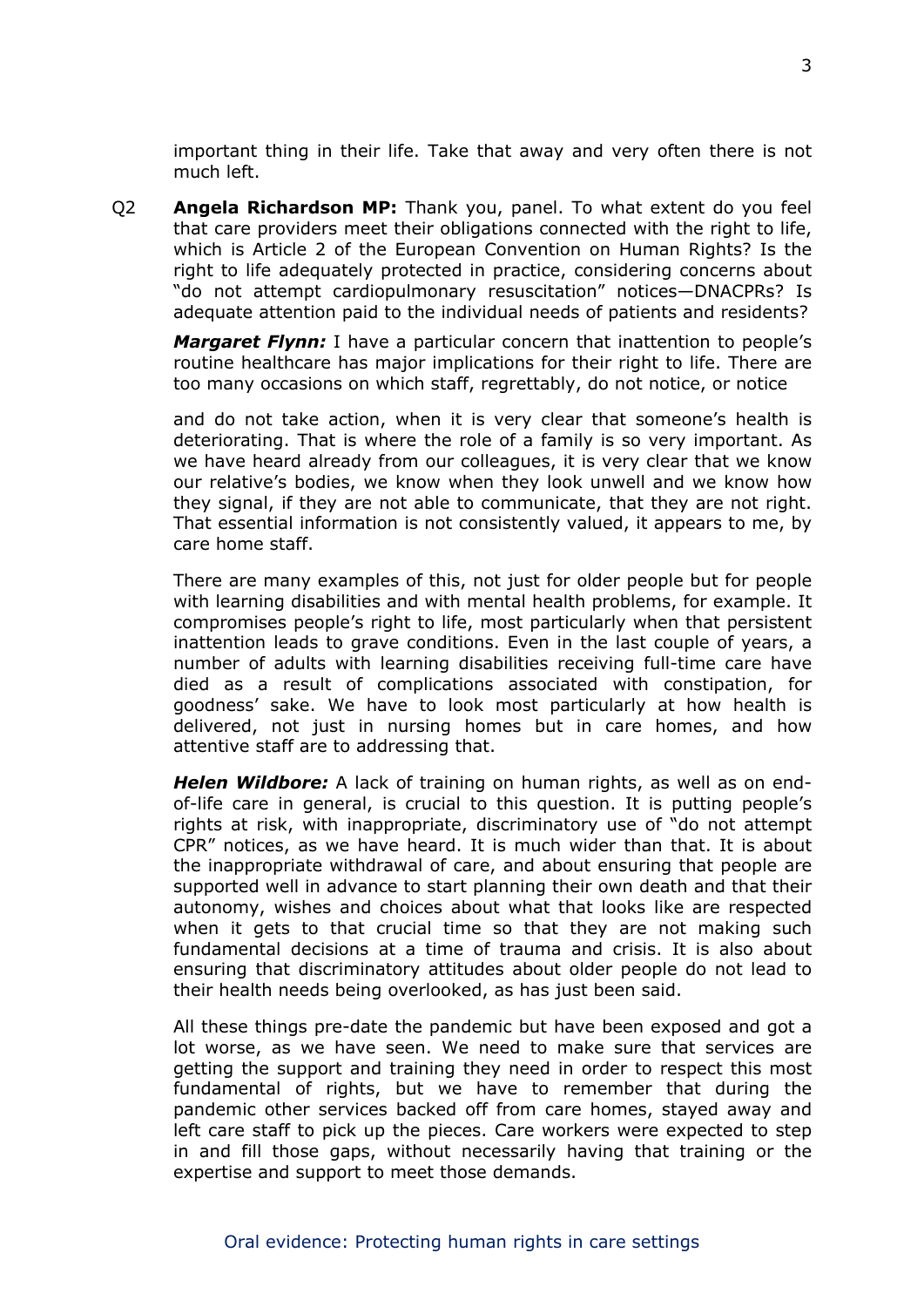Human rights, remember, were born out of crisis. In the aftermath of World War II, world leaders came together and recognised the need for really basic minimum standards—that is what we are talking about here which we can expect even in the most challenging of times. Incorporating those rights into our law through the Human Rights Act has given care services not just values to turn to for guidance but a legal tool to help them make these really difficult decisions and to ensure that they are meeting those internationally set basic minimums.

*Caroline Abrahams:* There is a long-standing problem about healthcare in care homes that has been going on for years. It has got a bit better recently, and the pandemic did lead to some good practice, but the real

problem is that most of the older people in care homes have complex, multiple health needs. They do not only have dementia in many cases. They might have heart disease or COPD as well and are typically in the last year or two of life, yet we are expecting care workers who are not clinically trained to be able to care for them and to spot emerging health problems. These are very often frail people, and being able to spot that pressure sore really quickly can make a huge difference, but often there has been only patchy availability of community health services and GPs.

There have been lots of rows about who pays for healthcare in care homes. In Germany, they have many more nurses who are absolutely part of the care home staff. As a society, we have not kept up with the changing and now greater needs of older people in care homes and have tried to care for them on the cheap with very poorly trained care staff. It is not the care homes' fault but the fault of the whole structure of care for this group of older people, and we need to have another look at it.

No one has said it yet, but the Government have been bringing forward some reforms to social care. As far as I can see, none of the reforms that they are talking about will make the slightest difference to any of the issues that we are talking about today. They are mostly concerned with how we pay for care. They do not address at all the quality of care. There is a bit on workforce but not very much, and it is all pretty much longer term. These are issues to which there is no immediate solution as far as this Government are concerned, unfortunately. We need to change that.

Q3 **Lord Henley:** We have been talking about Article 2. I wanted to move on to Article 3, but I think it has largely been dealt with. It is about whether people are subjected to inhuman or degrading treatment or punishment. To what extent have you noticed how care providers meet their obligations under that article, whether it is access to adequate food and fluids, medication or care?

*Helen Wildbore:* We hear, through our helpline, concerns about all the things you just mentioned—again, this predates the pandemic: the lack of food and fluids, abuse, neglect and poor care standards, such as people being left in their own bodily waste. The staff shortages I alluded to earlier are now reaching crisis levels. We are really concerned about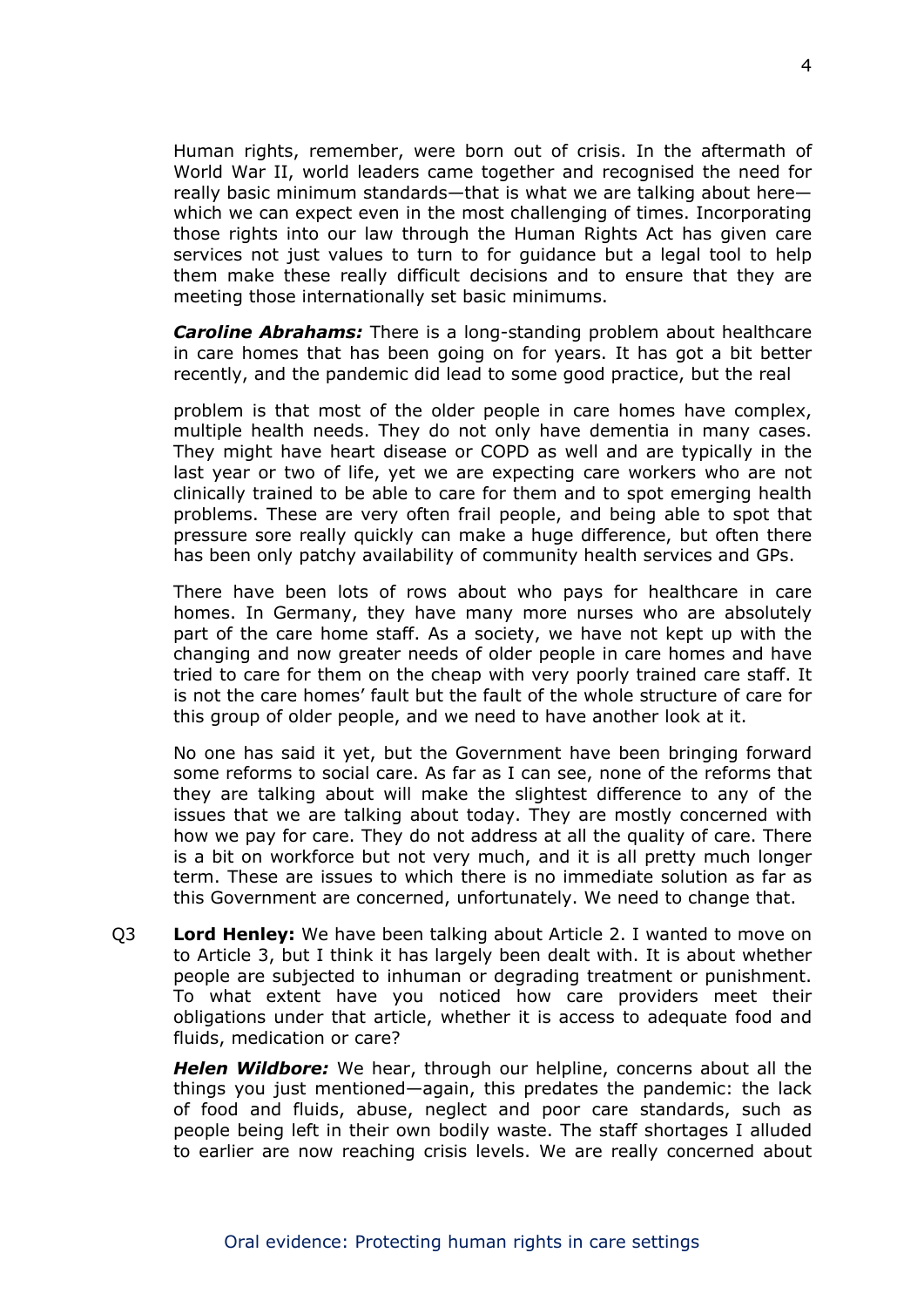care users receiving safe and dignified care. Those concerns are also coming through our helpline.

Relatives, friends and people who go in and support people using care services play a vital role in spotting potential human rights violations, particularly abuse and neglect. When they are locked out, either by bans, which we were hearing a lot about before the pandemic, or by the widescale restriction that we have now on meaningful contact, people in care lose this crucial support. They are their advocate or their confidante, the only person they might tell about concerns. That is why meaningful contact with the people who are most important to you is so vital, and that it is private so that you can have those private conversations.

*Margaret Flynn:* Mutually loving relationships, those that we have in families if we are lucky, clearly have an incredibly protective role. If that protective role is removed from the scenario, residents suffer. Regrettably, we also know that abuse continues. It has been with us for a very long time. There are homes where there appear to be no inhibitory brakes on this, which is why the absence of external personnel, be they relatives or other professionals, is particularly difficult, since humanity seems to be disowned in such settings.

*Caroline Abrahams:* So many older people in care homes and in nursing homes need help with eating and drinking. It is not a matter of just putting a plate in front of someone and letting them get on with it. They need somebody to sit with them and help them. It might take half an hour to help somebody to eat. If, as a care home, you are very understaffed, you probably just do not have the staff to do it. It is in those situations that we worry about people becoming undernourished and dehydrated. These are very real problems for people whose health is severely compromised if they are not adequately nourished. It can make a huge difference if people are helped to eat and drink, and it can be very pleasurable, but you cannot do it as a care provider if you do not have the staff. That is the problem.

Q4 **Angela Richardson MP:** Moving on through the articles, Article 5 of the ECHR ensures the right to liberty and security. What human rights concerns connected to this provision have you observed in care settings, particularly considering the use of restraints and of deprivation of liberty safeguards, which are established for the protection of people who lack capacity to consent to their treatment and care?

*Caroline Abrahams:* This is an area where, in theory, older people have some rights, which is brilliant. As I am sure you are well aware, the problem is that this system is in chaos. A new system was supposed to be coming in, but it will not be introduced for a while. Meanwhile, there is a huge waiting list to be processed and assessed to see whether it was right and proper that your ability to leave a care home was removed from you. In the vast majority of cases, I am sure that care home staff and others are acting absolutely in the best interests of people, but there is no legal protection for them if they have not been properly assessed by a trained practitioner, and there is a hugely long waiting list.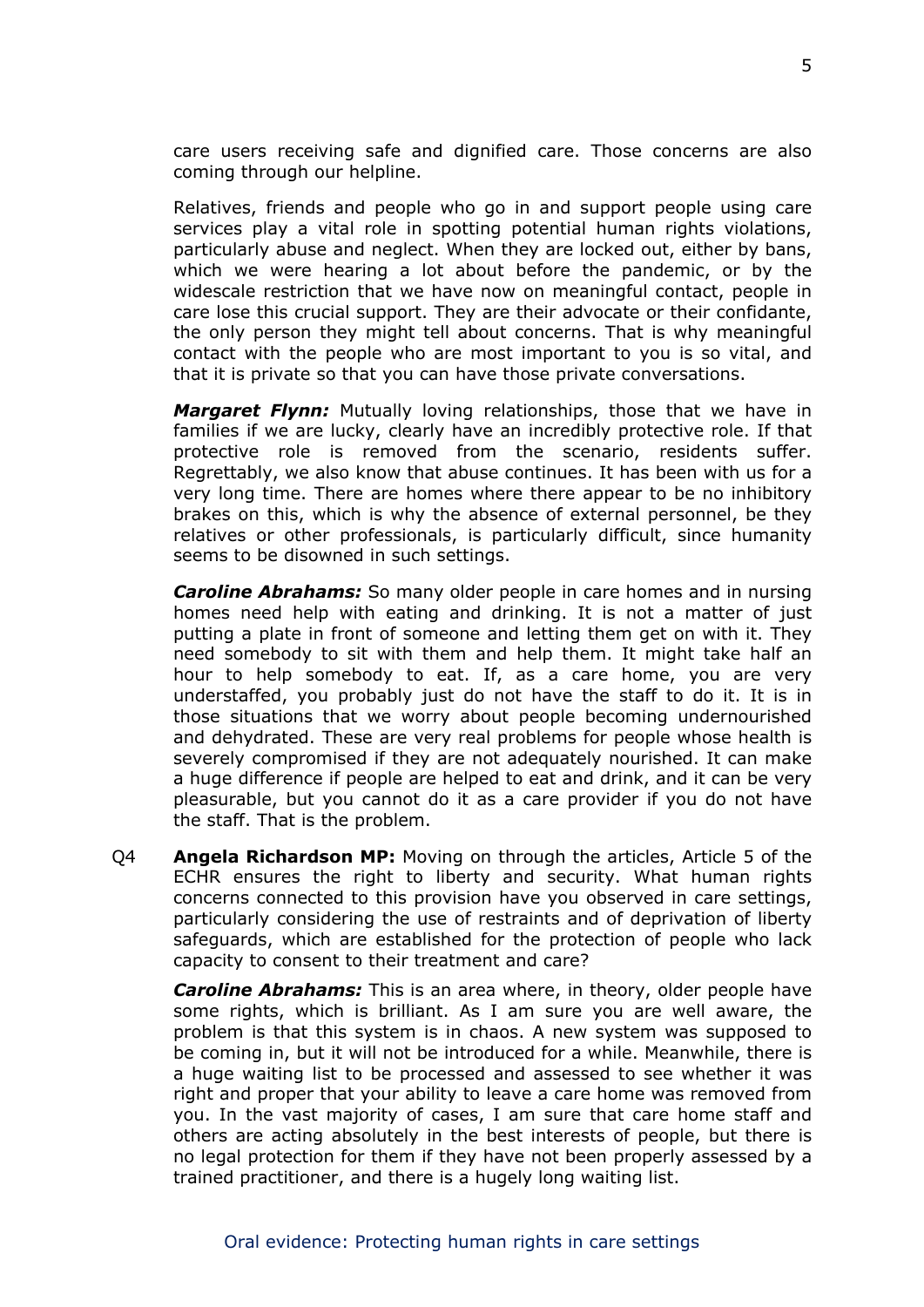This is probably the area where older people have the most rights, but for many of them they are not worth very much because they cannot implement them. That is the sad truth of it. It is about underresourcing, once again.

*Margaret Flynn:* Seclusion is a topic that I find really exercises all of us. Is there any evidence that it works? It does very briefly, but only when people become exhausted and resist being in seclusion. There is no evidence that it has a promising therapeutic benefit, yet we know that the practice remains prevalent. We know that it is highly liable to being underreported and underdocumented, which troubles families no end.

There is also the very real possibility that cruelty can inform the use of restraint. We witnessed that, did we not, at Winterbourne View? Under the guise of restraint, staff were enabled to be extraordinarily cruel. Here is the irony: the failures of the CQC to withdraw registration can result because a service has ostensibly improved, yet this is a regulator that has neither overt nor strong features of challenge, which are so very necessary, particularly in relation to people's right to liberty and security.

*Helen Wildbore:* I agree with what has been said. On the pre-pandemic point, I would add the everyday restraints. Lots of older people in care live behind locked doors, which can have an impact on their sense of it being like their home, their sense of belonging, and their general freedom and autonomy to make choices.

During the pandemic, we have seen severe restrictions placed on movements in and out of care homes for residents. What have been termed visits out of care homes do not capture it at all. What we are talking about is people being able to choose when and when not to leave their home, and being able to participate in the life of their community, which many of them will have been doing regularly before the pandemic, some with support and others not.

The government guidance has persisted with blanket rules on quarantine periods and encouraging providers to breach people's right to liberty. Only recently did the guidance in England recognise that it would be unlawful to prevent someone leaving the place where they live if they have capacity to make that decision for themselves, yet the guidance is still putting in place blanket rules on isolation following what are called high-risk visits out, which include emergency stays in hospital.

This is about people's liberty and autonomy, and their access to healthcare. We know that those isolation periods are preventing people getting the healthcare they need, because they do not want to face two weeks locked in their room when they get back to their care home. Access to healthcare, as you know, is fundamental to older and disabled people.

Q5 **Baroness Ludford:** We might have covered this question to some extent. We have covered various articles of the ECHR, but to what extent do you believe that care providers meet their obligations in connection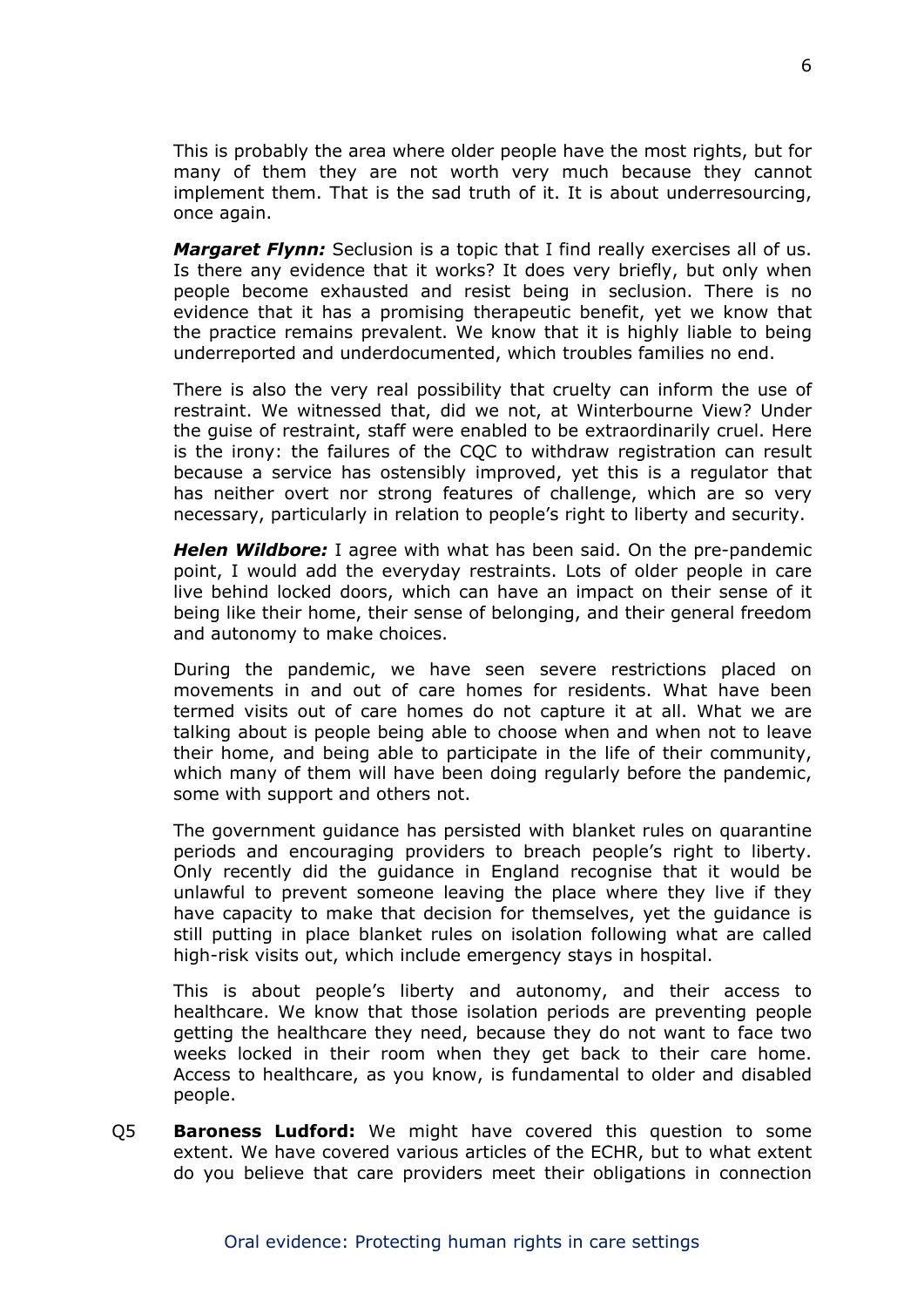with Article 8 on the right to private and family life, particularly with regard to visiting restrictions, evictions and closures of care settings?

*Helen Wildbore:* I will split my answer between pre pandemic and now. There were lots of concerns. This right is broad and covers many fundamental areas of importance for people. There were concerns about private contact to allow private discussions; about a lack of involvement in discussions and decisions that are made about your care and care plans; about being able to maintain relationships with people when there were bans of relatives and friends; about a lack of provision meaning that people are placed miles away from their family and being placed in care without consent; and, as you have said, about the catastrophic impact that evictions and home closures can have on people already in really vulnerable situations.

That was all pre pandemic. Bringing it up to now, with the visiting restrictions we have seen widespread infringement of this right. The term "visiting" does not do justice to this; it does not capture at all what we mean here. We are talking about meaningful contact with people who are most important to you, and maintaining relationships and lifelong bonds. Restrictions have had a hugely detrimental impact, not just on residents' mental well-being but physically. As we said to this committee previously, we know that people have stopped eating and drinking. They have lost weight, mobility and speech. They think they have been abandoned by their family and some of them have simply given up on life itself.

There is now lots of emphasis on protecting the right to life from the virus, but what about protecting to the right to life from isolation? This seems to be having a more detrimental impact than the virus itself. These restrictions are isolating for family members and friends on the outside too, locked out of the usual roles that they play as a loved one, as a carer and as an advocate. They are watching the decline from a distance, at windows. They are feeling guilt, they tell us, and pain, anxiety and frustration, but they feel powerless. People tell us that they are grieving for someone who is still alive.

**Baroness Ludford:** Thank you, Helen. That was very powerful.

*Caroline Abrahams:* I do not want to duplicate what my colleague said, but it is also important to remember that an older person in a care home has no rights of tenure. For us, this lies at the heart of some of the problems. If I rent a flat down the road, I have more rights to stay there than an older person has to stay in a care home if the care home wishes to evict them. As we have heard, if people are seen to rock the boat or their families are too difficult, it is usually very straightforward for a provider to ask somebody to leave, and it is difficult to resist that.

Given that this is somebody's home and is where they are living, it seems to us that, as long as older people living in care homes do not have rights of tenancy, you are asking for trouble on everything else, because that is fundamental to the balance of power between everybody in that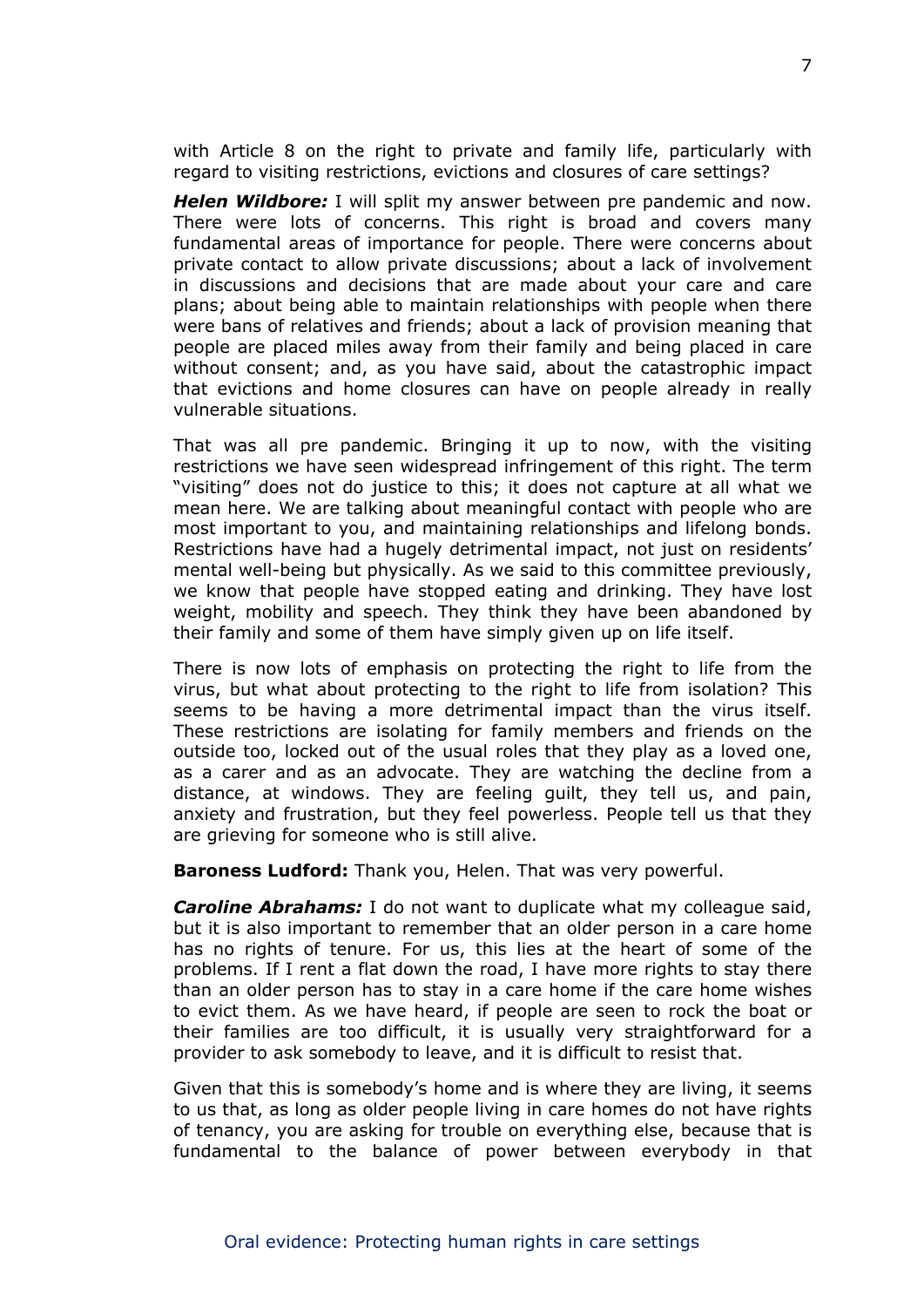situation. That is one of the things that we would like to see changed. It is a long-standing anomaly.

*Margaret Flynn:* Just to underline that, simply because somebody is admitted to a care home, that does not herald the end of the caregiving by a family. Families very much want others, most particularly the dayto-day support staff, to understand the worth of their relatives and, most particularly, to ensure that they are not harmed, yet there are no guarantees of either of those.

Q6 **Chair:** I want to come back to the crucial question, which we focused on with our earlier witnesses, of whether the Government have struck the right balance in the visiting guidance between the protection of the lives and health of residents, and respect for their family, private life and wellbeing. Have the Government got the balance right, or do you think, like our earlier witnesses, that we need legislation to get the balance right?

*Caroline Abrahams:* Throughout the pandemic, I have been on a crosssector group trying to support and challenge the Government about visiting guidance. It has been a really interesting and very sad and difficult experience, for all the reasons we have heard today.

To start with, nobody much knew about the virus. Lots and lots of people died when their lives could probably have been saved. Since then, there has often been a sense of the door being shut after the horse has bolted and a real sense of risk aversion on the part of government and particularly, I suspect, of Ministers, who are desperate not to see that happen again. I can completely understand why.

At the beginning, I feel particularly that officials did not understand why it was so important for people living in care homes to keep in contact with their loved ones. We have heard about it all today, but that was much less visible to them. It is also important to remember that officials had been getting advice from all kinds of directions, including from Public Health England, which has generally been very risk averse. It is hugely expert on the virus but knows much less about the other issues that we have been talking about today, such as the importance of contact.

All those things have been playing out. In terms of where we are now, we know that omicron is killing some people in care homes, which is very sad, but, thank God, it is killing far fewer than earlier in the pandemic. It is still a risk to them, but on the other hand we have PPE, much better infection control, vaccination and testing. Sometimes the time lag between what we are doing for the rest of the country and what we are doing for care homes has been too long. I hope that the Government will look again at whether they can free up a bit more than they are at the moment. It has been very difficult throughout.

The other problem has been that the Government have confined their role to writing guidance, which has constantly changed over the course of the pandemic. It has often come out on a Friday evening. I am sure that is not the fault of the officials but because of clearance across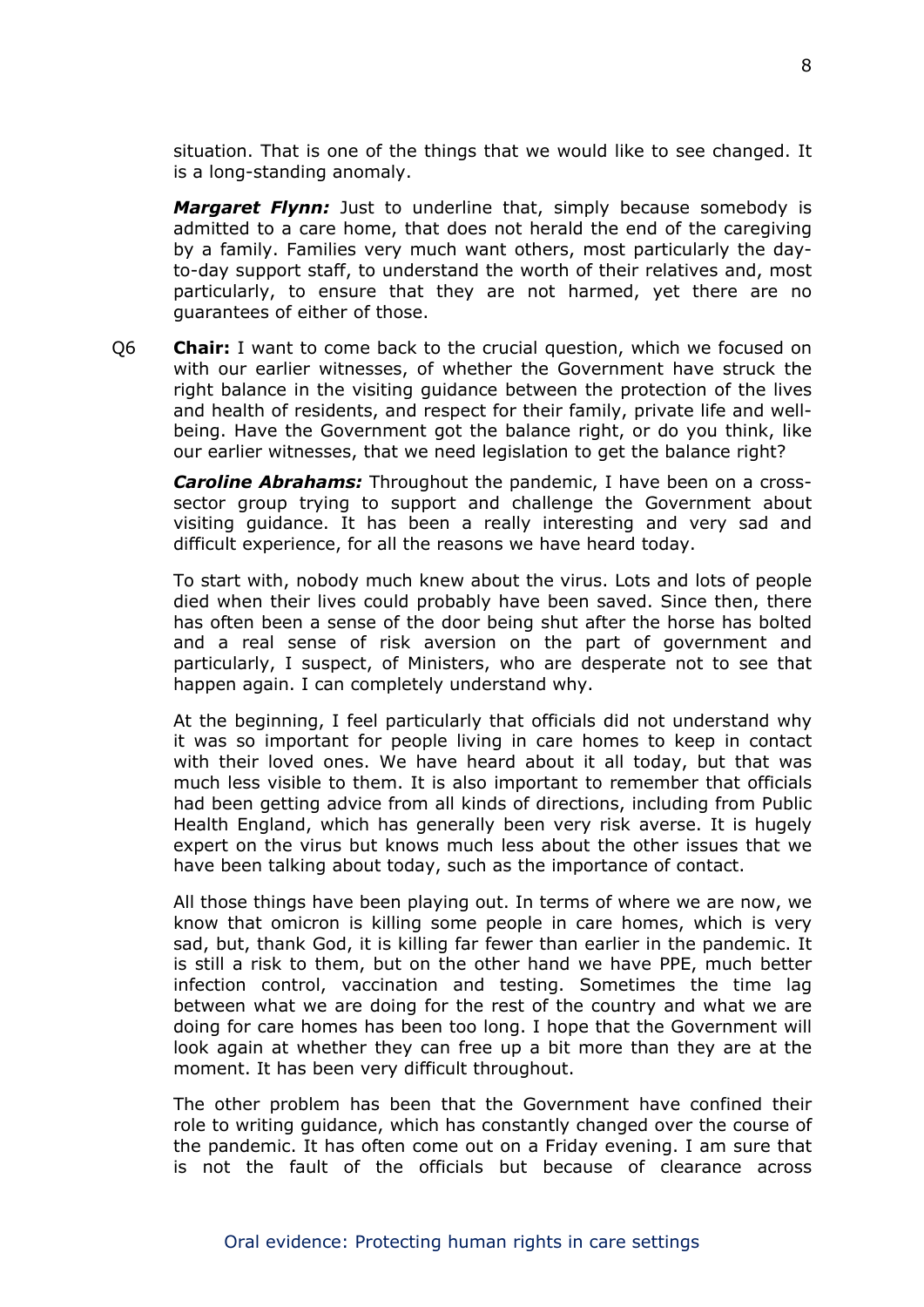government, but the end result is that, often, poor old care providers are being given a weekend to get to grips with quite lengthy, verbose documents. We could and should have been smarter at helping care providers to understand, very simply and concisely, what they had to do and what changes they needed to make.

There is another thing that we have asked for throughout the pandemic that has not happened. It is no good just giving care providers a document. We could be producing toolkits and all kinds of practical measures to support them in implementing it, but that has not happened either. I feel that it is a mixture of both the guidance and the implementation not being good enough.

*Margaret Flynn:* I would necessarily endorse that and would take the view that, for any guidance to be credible, it has to work for the individuals concerned. Does it make sense to older people, to their relatives and to the care homes themselves? We have heard this afternoon that clearly it does not, so we have to extend the membership of any such group that seeks to advance a particular way of working and to continue to engage them when change becomes necessary.

Scrutiny is a necessary safeguard. We have heard a bit about that today. Families have to visit. Ruthie and Sharon have made that case very powerfully. Families want services to be working and functioning, and we want our relatives to be safe. They are eyes and ears, indeed, and they have been underrepresented when they could have been in the foreground. That is where the guidance has let older people and other groups down most particularly.

*Helen Wildbore:* I will not repeat what I said earlier about the context of the mistakes and failures made at the beginning of the pandemic, and the terrible loss of life and dignity that we saw. We are now in the situation where the most severe restrictions in the country are being placed on care home residents. Even today, almost two years in, government guidance still contains blanket restrictions. It fails to balance the risk of the virus with the risk of isolation. We know that isolation is having a hugely detrimental impact, not just on well-being but on people's lives and dignity, liberty and autonomy, as we have said.

Care providers tell us that they want to do more to facilitate safe and meaningful contact. They feel that they can do that in a safe way, but they feel shackled by the Government's guidance. I would describe it as trying to wrap people up in cotton wool, which is simply not possible, not desirable and not lawful. Care homes are in communities. Care staff live in those communities and are free to mix, like the rest of us. Care settings are people's homes, and care users have the same legal rights as everybody else.

Government guidance, from our perspective, needs an urgent and complete overhaul. It needs to start by recognising that care settings are people's homes and that people living in them have rights, and then to use the framework that is already there, the Human Rights Act, to ensure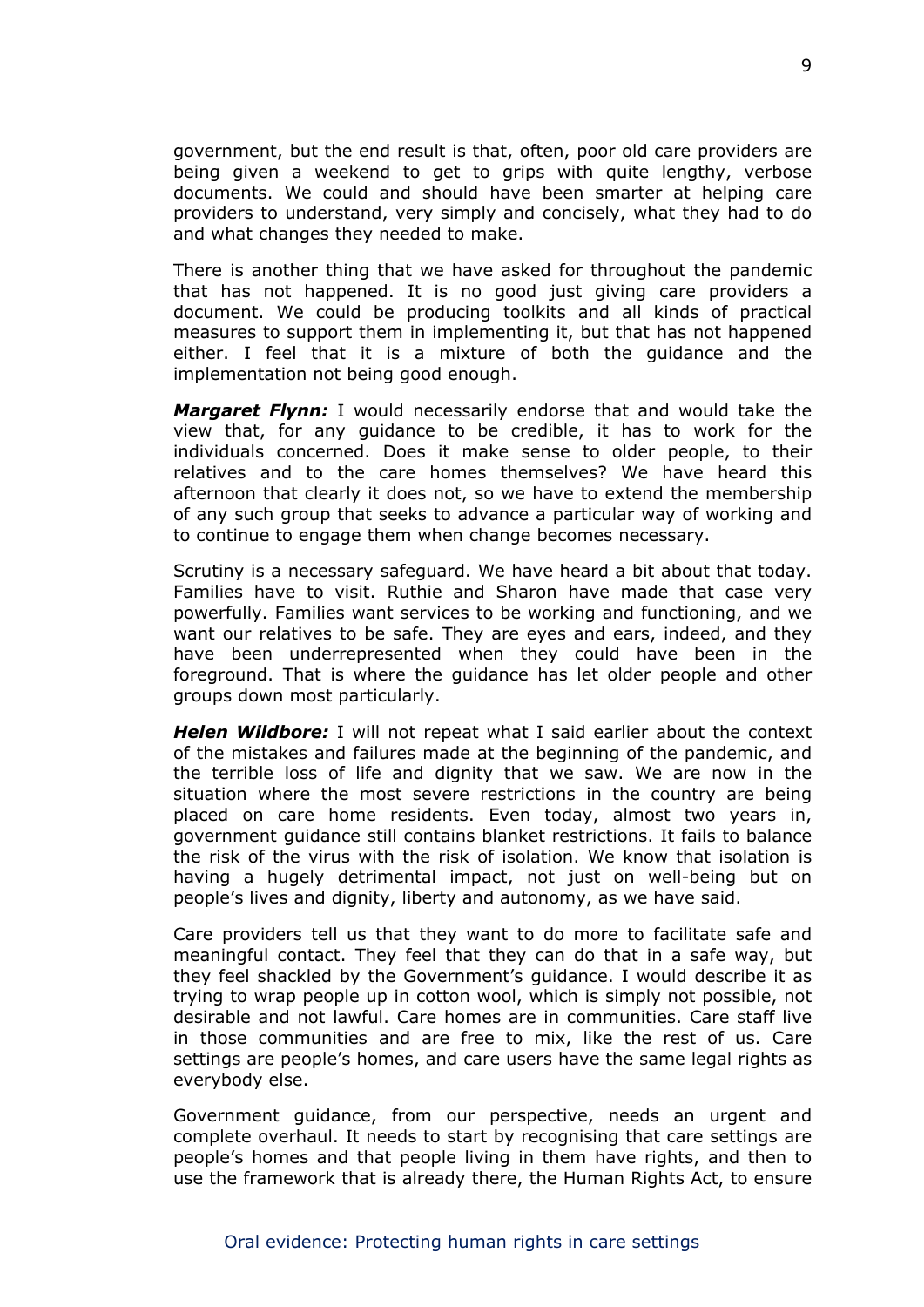that the restrictions are necessary but, crucially, proportionate to the risk. That change in approach and language would show the leadership that is needed to end the closed cultures that we have seen develop, and to give guidance and leadership to providers on complying with their legal duties.

This needs to change urgently. We are in an upside down world that is hugely damaging, where non-statutory guidance is being read as law and legal duties are being ignored. The CQC must take a proactive role here in monitoring compliance with that guidance but also with the law. We have been calling for it to do that for almost a year now.

We must never again see people separated from the essential support of relatives and friends. That face-to-face, meaningful contact with family carers should be seen as a prerequisite to basic good care. That needs to be recognised in law, with a duty on regulators to monitor and enforce that.

Q7 **David Simmonds:** This has been touched on to a degree in a number of the answers that have been given, but I wonder if you have a view on the reasonableness of a number of the things that have been imposed, which is a key consideration when it comes to their lawfulness, in the context of the guidance that has been provided on everything from self-isolation onwards.

*Helen Wildbore:* I feel I jumped the gun a little with my earlier answer, so I may have already covered it. People in care have faced much more stringent restrictions for far longer than the rest of the population. What we are saying here is that, for people who are living away from their families, their contact with those people is all the more important, more than for everybody else, because of the very fact that they are living away from them. We need to be doing more to make sure that those relationships are maintained and that families can play the vital role of family carer, family advocate, et cetera, as we have said.

The balance is all wrong. We have ignored the legal duties and the legal framework that are already there to provide us with the tools to do this. We urgently need to get back to those.

*Caroline Abrahams:* Through nobody's fault, a care home turned out to be one of the worst places you could be in during this pandemic. We did not know that before, but the combination of having lots of people living together in a congregate setting, who were also distinctly unwell and vulnerable to a horrible virus such as Covid, made for a very difficult situation.

One really difficult area is that the evidence, although we have not seen a lot of this published, shows that the real risk of transmission is from staff. Typically, staff in care homes do not live on the care home site but in the community. They have kids who go to school. It is not their fault that they would inevitably pick up the virus. Particularly earlier on, when we did not have the testing and the PPE, they were going to bring it into the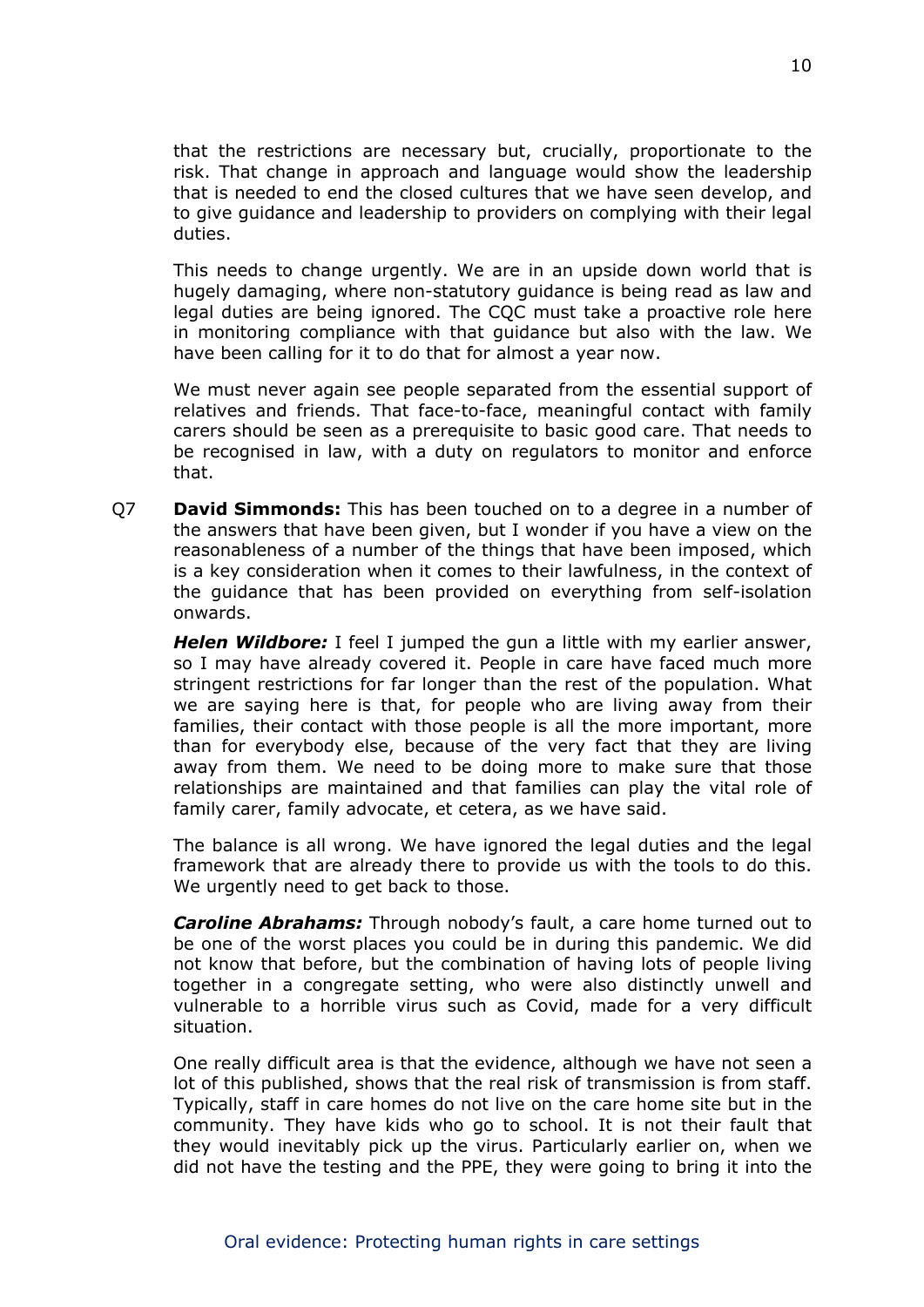care home. In a way, that is in with the bricks of the model of care homes and a particular issue during the pandemic. To a degree, it could not be controlled by any of the methods that were at the disposal of clinicians and public health.

What could be controlled was visitors coming in and out. There was an undue focus on that, but I suspect that the risk of transmission was far lower, because every person who cared about their relative in a care home would have done everything they could to reduce the risk. The last thing they would ever want would be to bring in a deadly virus to hurt them or, indeed, anybody else there.

I feel that because visiting could be controlled and so much else could not earlier in the pandemic, that was part of the general sense of panic, understandably. I have not looked at the latest death figures in care homes. The last time I looked, months ago, it was 40,000. Lots and lots of older people died in care homes, so a lot of people in positions of authority trying to make the right decisions here were frightened about seeing anything worse than that.

I do not blame them on one level, but a tragic consequence has been too much restriction on visiting at times. They have been too slow to act, particularly during the good times during this pandemic, in the summer months, when I always thought, "If only we could open up a bit now, because we might have to close down a bit later on, once the weather gets worse, and we know that the virus thrives in those conditions". We were sometimes too slow, in warmer weather, to open up and to give people more opportunity to see each other.

Hindsight is a marvellous thing, but we could have managed this better, and I am sure all this will be a big topic of discussion when we have the inquiry.

*Margaret Flynn:* Yes, indeed, and I would endorse everything my colleagues have said. The failure to give expression to the primary principle of people's welfare and well-being—those receiving care, including their healthcare needs and the need to be protected from home—was somehow set aside, which had grave consequences, most particularly for people with dementia who deteriorated. Families have been extraordinarily distressed to witness that from a distance and to know that their presence would have made such a positive difference to their lives.

Q8 **Baroness Massey of Darwen:** I want to focus a bit on discrimination and build on what I have picked up from some of the panel already. Article 14 of the ECHR clearly ensures the enjoyment of human rights without discrimination. Discrimination comes in all shapes and sizes. Helen said that staff in care homes should be educated about human rights and what they mean. Caroline talked about the implementation of good practice, not just by giving information to staff but by engaging them in what was important in dealing with people in the care home.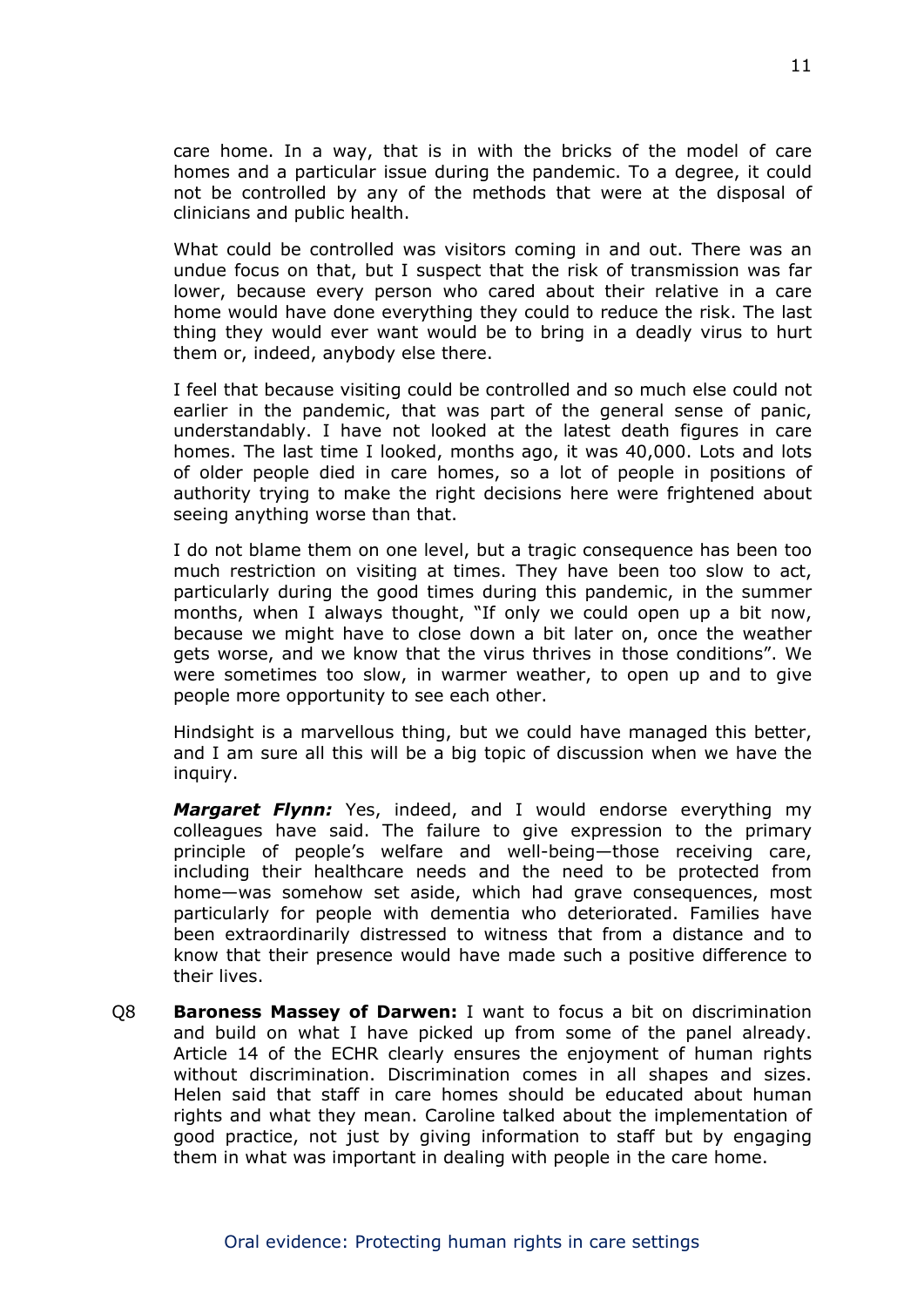How much discrimination is there, and to whom? It seems to me that we have talked mainly about discrimination against older people or people with dementia, but also about discrimination against families and their efforts to help their relatives who are in distress. Are providers just unaware of human rights, or are they not aware of discrimination as a concept? What is going on here?

*Caroline Abrahams:* We have to remember that the rate of churn in care homes is about one in three. Every year, one in three people working in care homes move, so there is no continuity. That is also true among registered managers. In the end, the registered manager who runs the care home is probably the key person who determines the culture in the care home, and there is a great shortage of them too. Even if you train your staff, you might well find that they have moved off by the end of the year, so you have to have a very active programme of training.

It is fair to say that some care homes do embed human rights principles and train their staff, and they do care about these things, but I am afraid that that is not true of everybody. There is no effective implementation or enforcement of that. We have already heard that the CQC is absolutely not there to help people with individual complaints. Were they not cut in half a few years ago? They do not have the staff to do more than fairly light-touch inspections anyway.

David Simmonds, with his local government background, which I know about, will be particularly interested in the fact that there is no effective improvement mechanism in social care. There is something called the Social Care Institute for Excellence, which is a lovely but, as I think it would say itself, quite small organisation. There is no supportive, effective peer support asking, "How do we make everything better? Let's all challenge and support each other".

Let us be honest: the care sector is essentially a Wild West. It is highly fragmented. It is lots of small businesses. There is no registration of staff. Hardly any of it is state-run. It is almost all private providers and some not-for-profits. It is a Wild West and there are no rights, so are we surprised that we are where we are? There is a complete lack of framework within which to protect people at one of the most vulnerable times of their lives.

*Margaret Flynn:* I agree, Caroline. The regulation certainly has decreasing legitimacy, and we have to be very up front about that. I am interested that the Care Quality Commission is engaging in improvement activities and enforcement and prosecution activities in parallel. Those functions have to be functionally quite separate. You cannot do one and the other. We would not expect, for example, the Health and Safety Executive to be tasked with nurturing companies when it is prosecuting them. Care homes live with the consequences of that.

*Helen Wildbore:* I agree. There is a huge question to do with the discrimination that is faced in care settings. All three of us could probably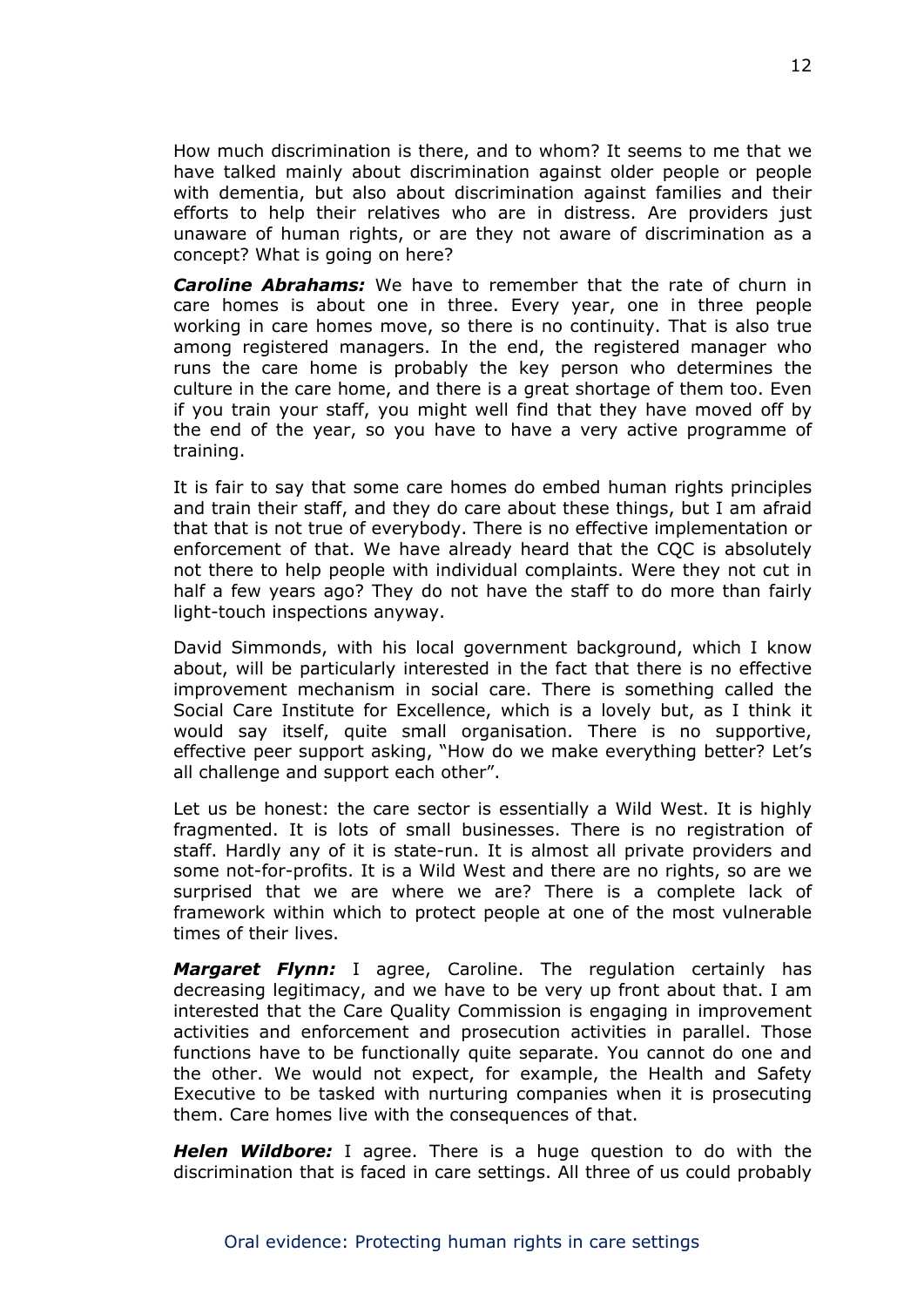talk all afternoon about the many identities that people have and how they are protected in law through things such as the Equality Act—not just being an older person or a disabled person but in terms of race, ethnicity, sexuality, sexual orientation and the rest of it.

To focus on one of those, every day on our helpline we hear about the lack of support for some of the most basic accessibility needs—I mentioned hearing aids earlier, but there is also glasses, dentures and mobility aids—to ensure that they are there, they are working, they are clean and they are found when they go missing. These things can seem really minor, but when they are not there they have a hugely disproportionate impact on people's quality of life and their everyday life.

In terms of the training that you asked about, I would say that there is a widespread lack of knowledge of human rights among care staff that needs to be addressed urgently. There should be managed training on human rights and how it interacts with other laws, such as the Equality Act, which has been mentioned, and the Mental Capacity Act, not just to understand and comply with their legal duties but so that care staff can understand how to use those laws in practice to improve services and to improve people's quality of life. It is not just for care workers but for commissioners, social workers, health practitioners and inspectors.

Just picking up on a couple of the points that Caroline made, these are long-standing problems. The long-standing problem of staff retention also needs to be addressed urgently if we are to make any headway with any of this. We should be doing what we can to make sure that that knowledge, expertise and skills stay within the sector. Care workers need to be properly rewarded. This is a crucial public service. There needs to be a nationally recognised career structure, as there is in the NHS, with mandatory qualifications, so that care workers become as highly valued as their colleagues in the NHS for carrying out the vital work that they do.

*Margaret Flynn:* There are labels in addition to diagnoses that render some people yet more disadvantaged. The label that I would particularly go for is "challenging behaviour". In my experience, people whose behaviour is perceived as challenging are subject to many more restrictions than others. In terms of how we deal with that, there is a real problem with the very fraught boundaries between personal responsibility, the regulation of the CQC, professional regulation, and not just human rights but the contribution of the police and safeguarding, and complaints. It is very messy. There is no simple map that we can give to patients and residents and their relatives, and say, "This is what you do when something happens", because it is very messy.

**Chair:** Margaret, Helen and Caroline have answered this question already, but I just want to be clear that we have your view on it. It is about training, but particularly the training of care staff in relation to human rights considerations. Are care staff adequately trained in relation to human rights considerations?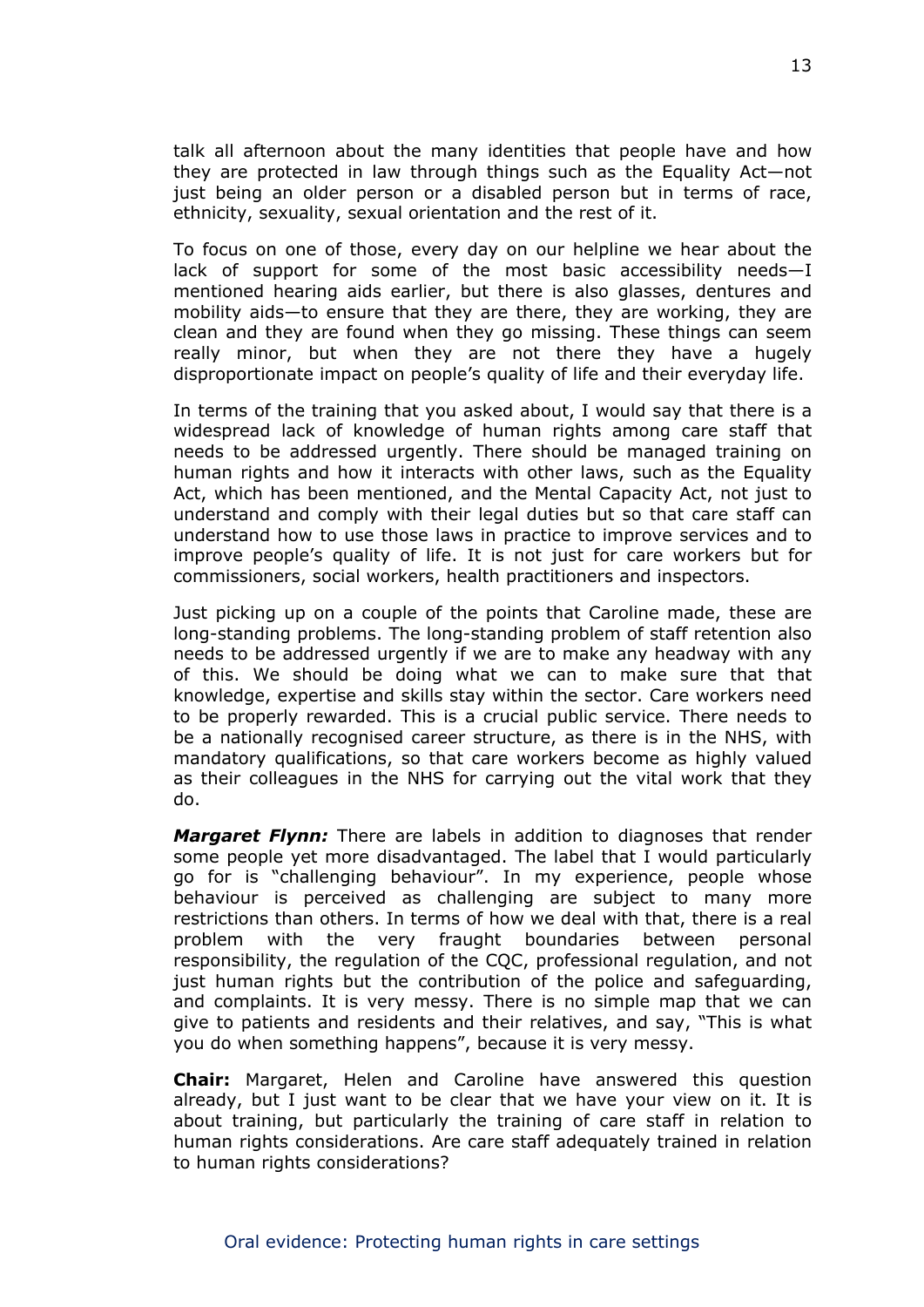*Margaret Flynn:* No, they are not. If anything, there is usually a paragraph on human rights that sits in a policy called safeguarding, and that is it. The training has devolved and has now become e-learning. People do it at home, when they can, and we are not really that interested in whether they have followed it. I am afraid that things have diminished a great deal in training for staff. Turnover is a huge problem when it comes to keeping staff up to date.

Q9 **Lord Brabazon of Tara:** Returning to the issue of complaints, which I asked the first panel about, are regulators such as the CQC effective in their role as watchdogs for care residents, patients and family members? Do you believe that individuals have at their disposal mechanisms that ensure that complaints are investigated and dealt with anonymously and effectively?

*Margaret Flynn:* The procedural rigidity of the CQC is at issue here. It does not investigate complaints and, as we have already heard, people are bounced from one organisation to another. I know that some complaints have gone unresolved for many, many years, and families are left feeling extraordinarily frustrated and with a sense of strong grievance. The CQC has not assisted families on this front.

Homes themselves might undertake a complaint investigation. That does not give the families much confidence that they will do it fairly or that they are sufficiently impartial, and it can take many months for matters to be resolved.

There is a great deal that we should expect the regulator to do to direct people and to offer people assistance but which it is not currently doing. If anything, what I have learned from this is that families are such stubborn advocates. They very much want things to be right for their relatives, yet they do not have people alongside them to assist in challenging extraordinarily poor and, very occasionally, abusive practice. It is not enough just to go to the CQC or to go to the home. Changes are not realised in that way, regrettably.

*Helen Wildbore:* Where to start on this? I will try not to take up too much more of the committee's time. Older people have been failed by the systems that are designed to protect their rights during this pandemic. The CQC is a major part of that. Its lack of action, as it witnessed this human rights crisis unfolding in care, has left people at risk. It stopped its routine inspections. It failed to act as the voice of the sector to challenge mistakes that were repeated. It failed to step in to end the systemic human rights violations that we have been talking about.

We wrote to the CQC twice during the pandemic to express our disappointment in its role. We encouraged it to take action, including a proactive role in monitoring compliance with the visiting guidance, but to no avail. As has been said, it does not take complaints. It asks people to feed back on care. We have raised concerns with it about how that information is then used in such a way that inadequate action is taken, and there is failure to ensure that care users' anonymity is protected,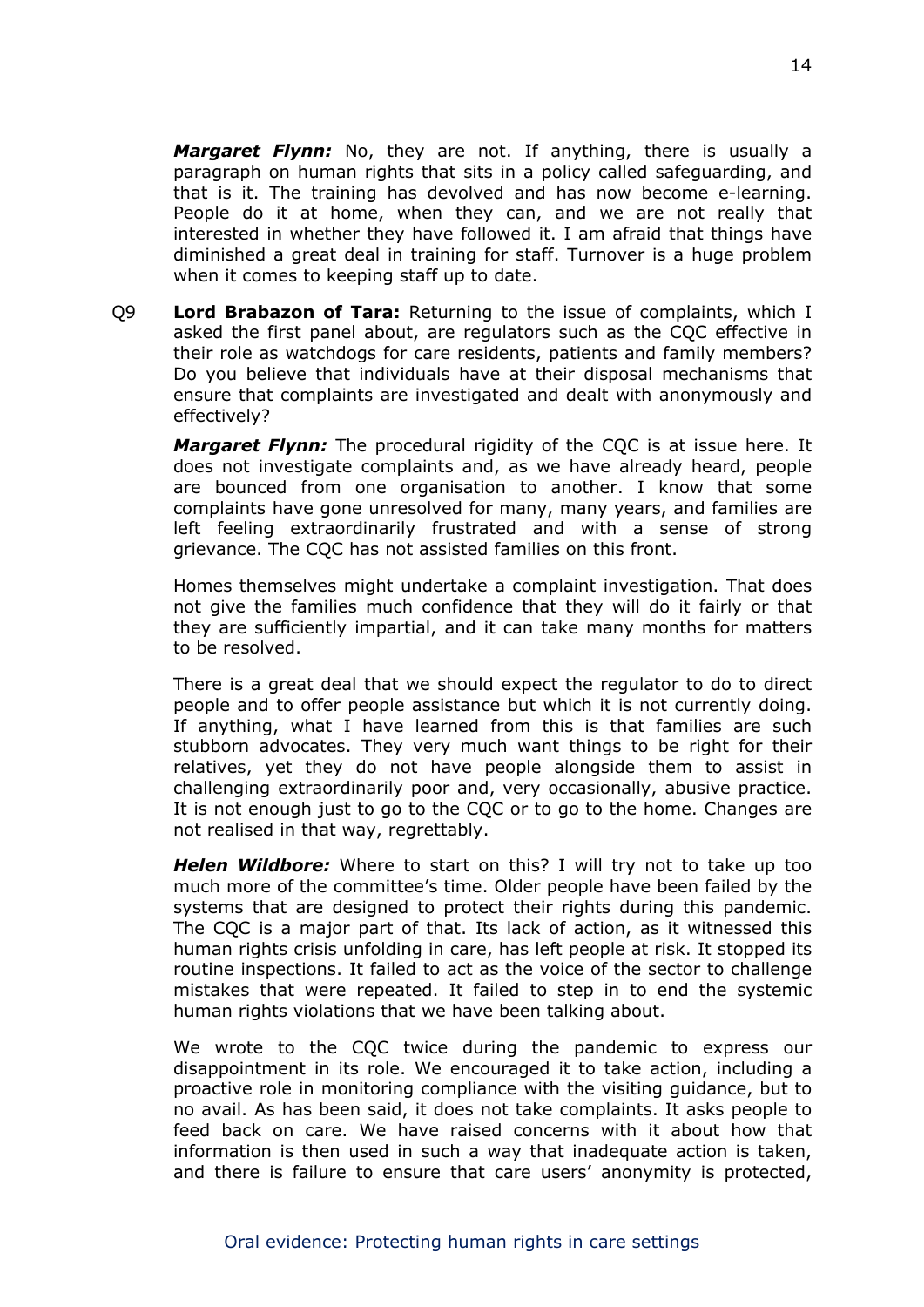which puts them at risk of reprisals, and a lack of follow-up with families, where you just hear nothing back and you do not know the outcome. The action taken has become a bit of a postcode lottery. When they act adequately, things get changed very quickly. We want to see more of that, but it is a complete mishmash at the moment, depending on which inspector you get.

The sector really needs better and more robust oversight. We need more frequent inspections, not fewer. We need the CQC to build back trust among care users and their families. We also need a central responsive complaints procedure with the powers to bring about meaningful change. When care users and their families are facing poor care, which is a stressful and traumatic time, it should be simple and easy to get the support that they need from a body they trust to act quickly and effectively.

*Caroline Abrahams:* At a risk of mixing two things up here, which are regulation and inspection on the one hand and complaints on the other, I do not see the CQC as being in the game of complaints. It is about inspection and regulation.

On complaints, let us remember too all those older people who do not have anyone to advocate for them. It is okay if you have Ruthie, Helen or other strong-minded family members who can stand up for you as an older person, where you no longer have the capacity to do it for yourself, but there are lots and lots of older people in care homes who do not have anybody. What there is not is proper advocacy that is a part of the mix. They are the ones who, arguably, one should worry about the most, because there is nobody there to stand up for them.

Trying to take a complaint of any kind against an individual care home or a local authority is a heavy-duty thing to do and takes a long time, as well as a lot of effort and energy. Ultimately, you can go to the ombudsman, but that takes ages. Let us remember that the average stay in a care home is 18 months to two years. People need quick answers to problems. There is no point being embroiled in some lengthy process that does not conclude until after your loved one has died. It is another area that needs a proper look.

Q10 **Lord Singh of Wimbledon:** I would like to thank the panel for their very patient, helpful and moving answers. My question is also related to the complaints procedure mentioned in the previous question. Are there effective human rights protections and mechanisms for complaints from people in private care and other alternative settings? Should all care providers be subject to obligations under the Human Rights Act?

*Caroline Abrahams:* No and yes. One thing we have not mentioned is that if you are an older person in a care home and paying for your own care, you are not covered by the Human Rights Act at all. Only people whose care is paid for by the state are covered by the Human Rights Act. There is a big anomaly. You could have two older people in adjacent rooms in a care home with exactly the same issues, and only one of them